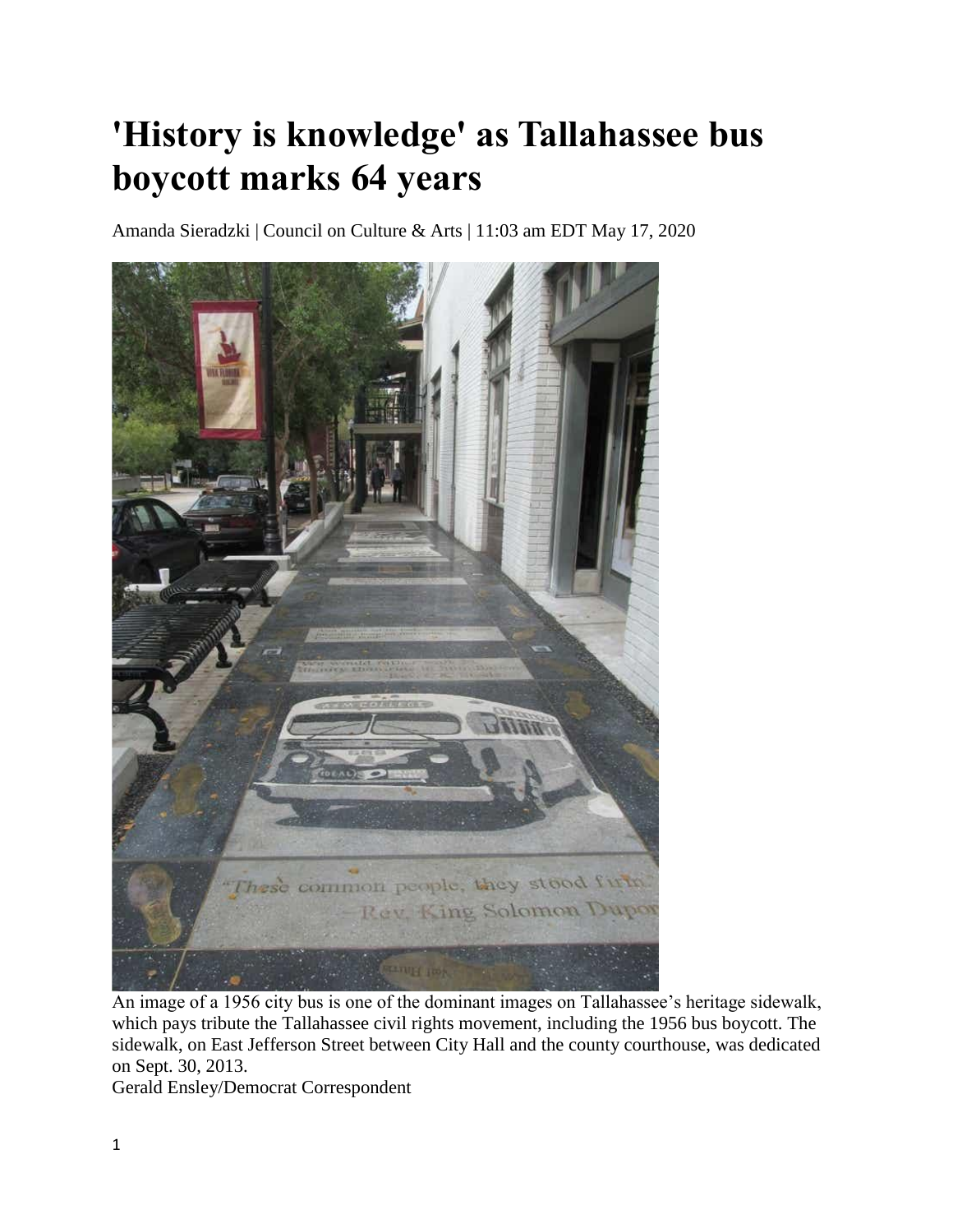"From chaos, and from the ashes, we usually have a few good people rise to the top," remarks Dr. Keith Parker, a sociology professor at Florida A&M University who applies his field's theory of "rising expectations" to acts of courage and activism.

"If you expect people to do good things, they will. History teaches us that many men and women do not adhere to the common denominator. They are the outliers and they make it possible for others to excel," Parker said.



Dr. Keith Parker is a sociology professor at Florida A&M University. Keith Parker

He counts local, FAMU activists, Wilhelmina Jakes and Carrie Patterson among these individuals. Tuesday, May 26, will mark the 64th Anniversary of the Tallahassee Bus Boycott when Jakes and Patterson sat in the "whites only" section of a segregated bus. Many students were arrested and charged with "placing themselves in a position to incite a riot." Jakes and Patterson woke up the next morning to burning crosses on their front lawns.

The National Education and Empowerment Coalition will honor these students during their annual celebration on May 21 and 22. Though this year will look different due to COVID-19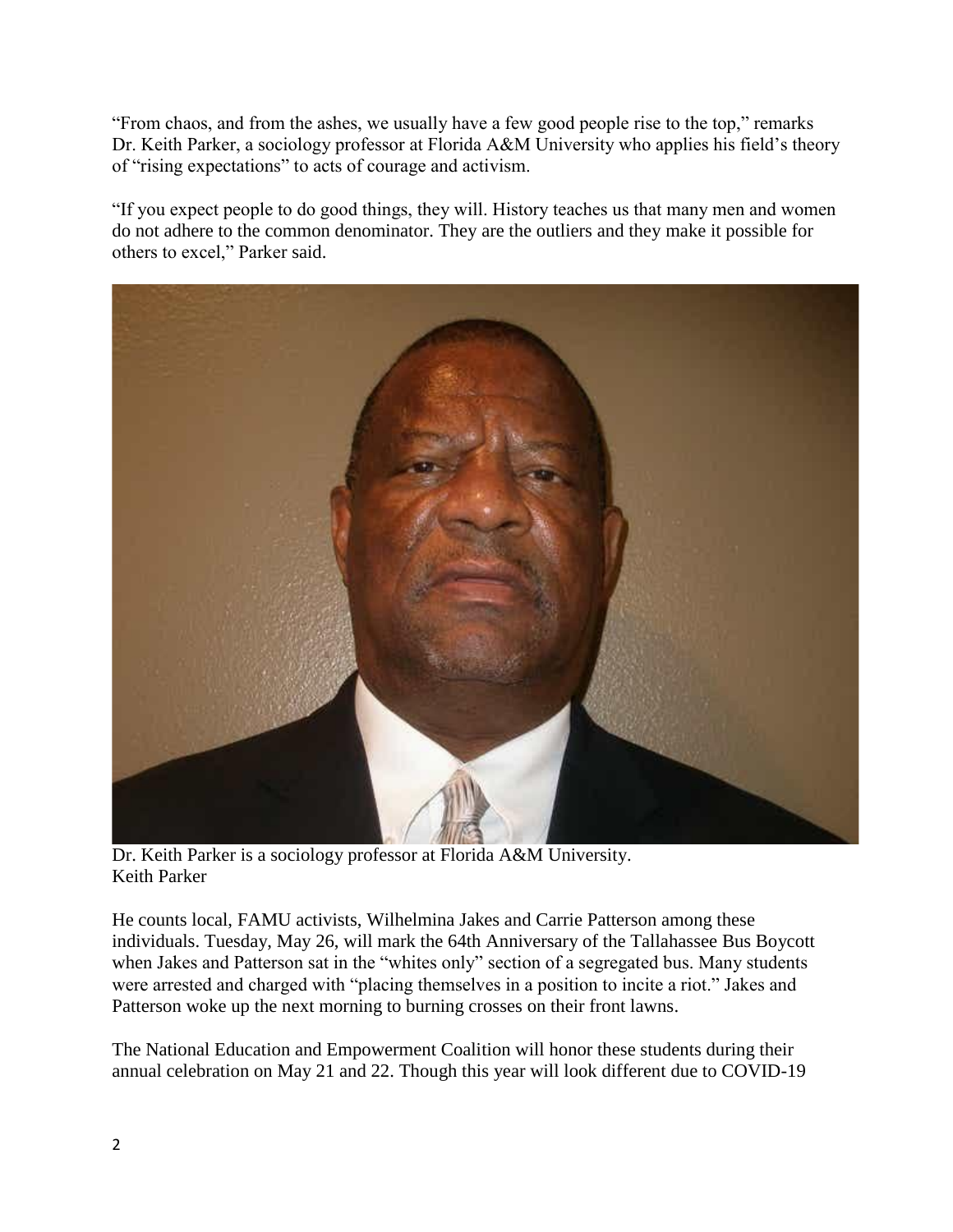restrictions, activities will include a virtual showing of two documentaries, as well as livestream panel discussions. This will be Parker's sixth year involved in the remembrance.



Two FAMU graduates credited with starting the bus boycott at the university were honored with a street in their name because of their efforts. Wilhelmina Jakes and Carrie Patterson are credited with the 1956 Tallahassee Bus Boycott. Democrat files

"I am still fascinated to learn more about the valor and courage of ordinary men and women, especially when it involves doing things at the time when they had very little protection from state and federal law enforcement agencies," says Parker. "They knew the risks involved in their efforts, but they put the greater good of the community before their personal self-interests."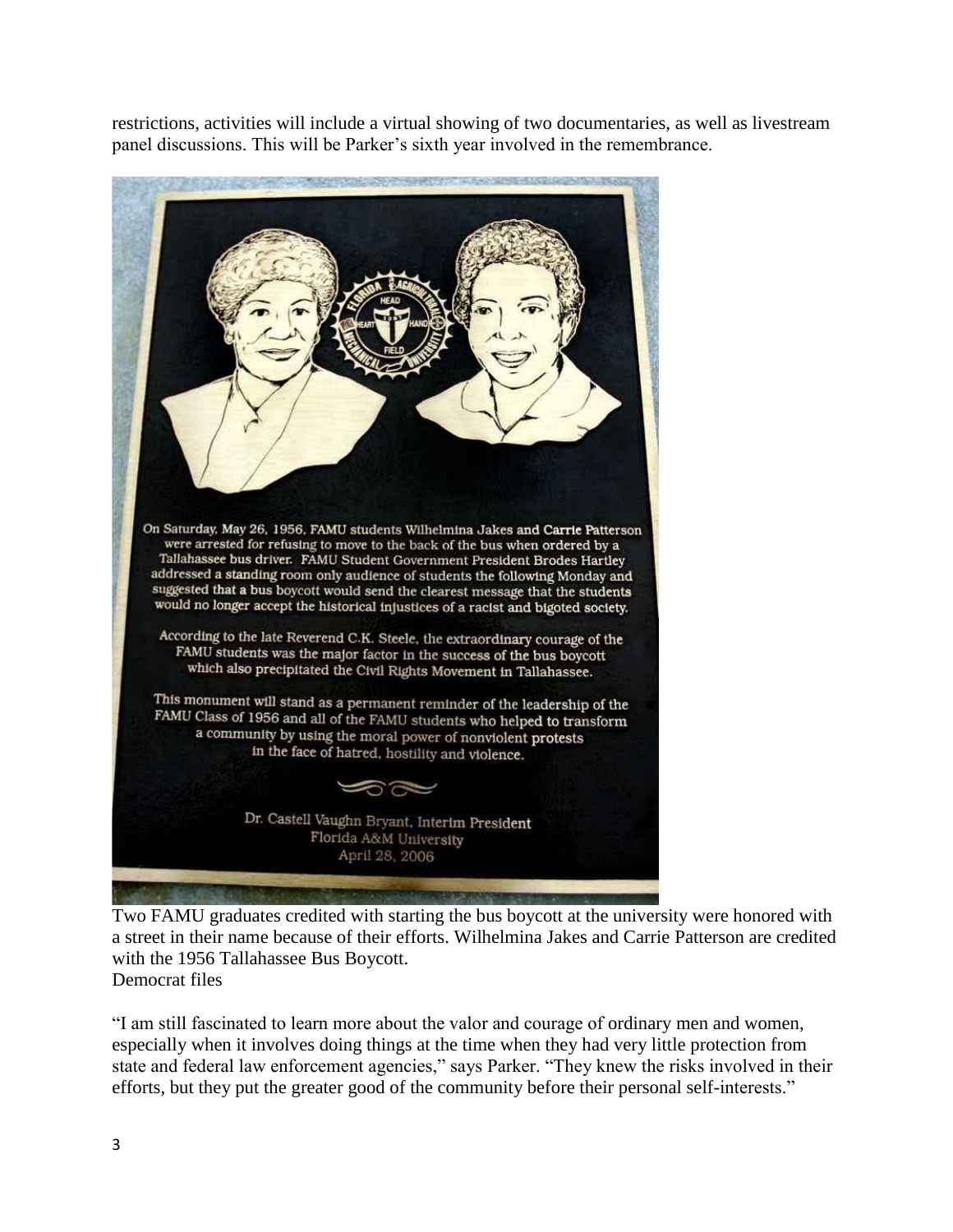Parker grew up immersed in conversations surrounding injustices and the fight for basic civil rights. His desire to be a community-engaged leader and sociologist was driven by the bravery of the men and women in his Mississippi hometown where his interests in social justice and human success stories first coalesced.



A ceremony was held in Tallahassee's City Hall celebrating the new "Footsteps to Freedom" commemorative sidewalk on Monday. The segment of sidewalk on Jefferson Street pays tribute to the 1956 bus boycott and 1960 lunch counter sit-ins that took place in Tallahassee. City and county commissioners honored the 58 people memorialized in the sidewalk before a standing room only crowd.

Glenn Beil/Tallahassee Democrat, Glenn Beil

He credits his "village" of schoolteachers, religious leaders, elders and athletics coaches for their mentorship. In the 1950s, they discreetly shared information about the life experiences, heroism, sacrifices and bravery of outstanding men and women such as Harriet Tubman, Sojourner Truth, Frederick Douglass and Booker T. Washington.

"I grew up in the shadows of the awful 1964 murders of three civil rights workers as they traveled back from Philadelphia, Mississippi, to Meridian after investigating the destruction of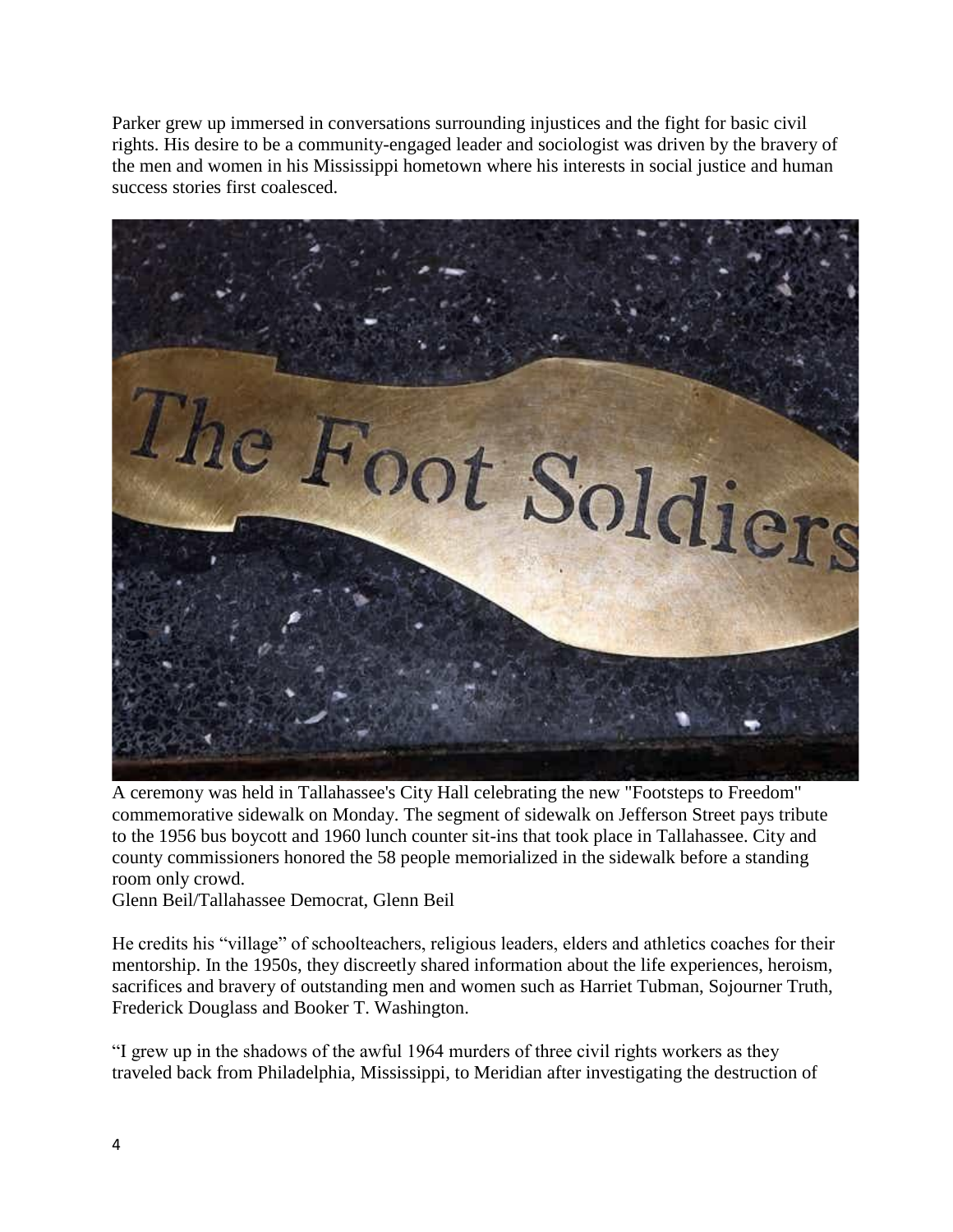several churches," recalls Parker, who was 9 years old at the time. "That is when I started paying attention."

The most iconic photo of the 1956 Tallahassee bus boycott is this one picturing Rev. C.K. Steele (by window) and Rev. H. McNeal Harris, riding at the front of a Tallahassee city bus on Dec. 24, 1956 when protesters began riding the buses in a "non-segregated manner. Florida Photographic Collection

Three years later, he watched as civil rights activists Victoria Gray Adams, Annie Devine and Fannie Lou Hamer were seated on the floor of the U.S. House of Representatives in 1968. He said that moment made him proud to be a Mississippian. Years later it would inform his research in criminology, social stratification, race and ethnic relations and social and environmental justice.

The sociology of sports became another platform for Parker as he blended his interests to uncover the role athletes play in social movements. Jackie Robinson purchased reading materials for demonstrators and protesters who were arrested and jailed. Harry Edwards, John Carlos and Tommie Smith refused to participate in the 1968 Olympics given the treatment of black athletes, rampant racism and continued segregation.

"I like to look under the rocks of the evolution of sports," says Parker, who first entered college on an athletics scholarship for basketball. "Sports continues to provide a vehicle for selfimprovement, community, empowerment, and I believe, international communication."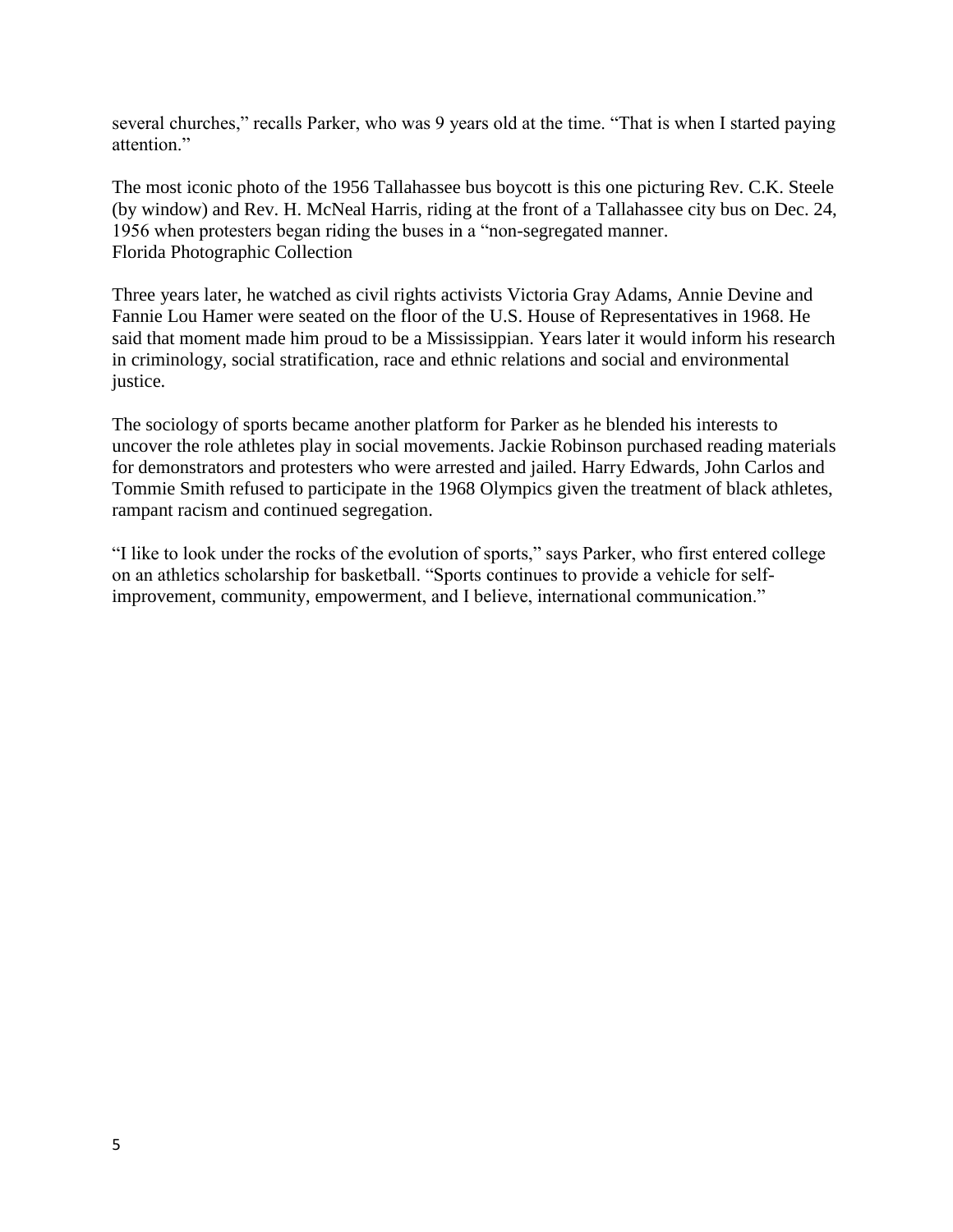

John Due holds a large photo of his wife Patricia Stephens-Due who was among those who were arrested and held in the Leon County jail for 49 days. A ceremony was held in Tallahassee's City Hall celebrating the new "Footsteps to Freedom" commemorative sidewalk Monday. The segment of sidewalk on Jefferson Street pays tribute to the 1956 bus boycott and 1960 lunch counter sit-ins that took place in Tallahassee. City and county commissioners honored the 58 people memorialized in the sidewalk before a standing room only crowd. Democrat files

In sharing his research, Parker passes the torch his early educators handed to him, opening the eyes of interested students. He's proud of former students who have become doctoral candidates, were scouted by leading government organizations and entered law school.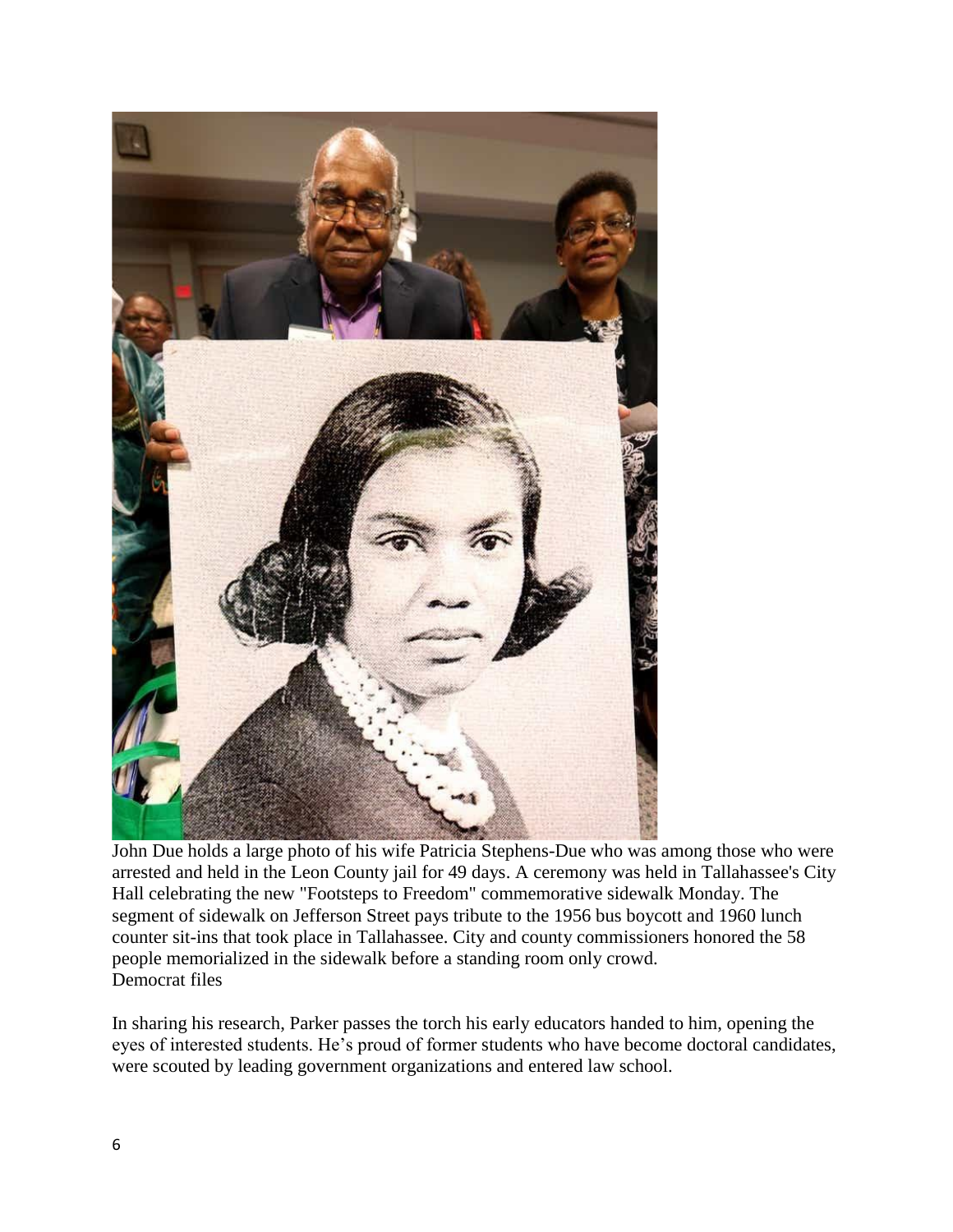While these new voices are being nurtured, Parker recognizes the importance of keeping the voices of the past alive.



50 years ago, FAMU student Wilhelmina Jakes helped to start the Tallahassee bus boycott. Friday, she came back to her alma mater to help dedicate a plaque on campus comemorating the historic event. Democrat files

The Tallahassee Bus Boycott Celebration will show the documentary "Footsteps to Freedom" followed by a discussion from community participants who were part of the FAMU demonstrations. There will also be a presentation by Rev. Dr. Henry Steele, the son of one of the early pillars of the Civil Rights Movement, Rev. Dr. C. K. Steele.